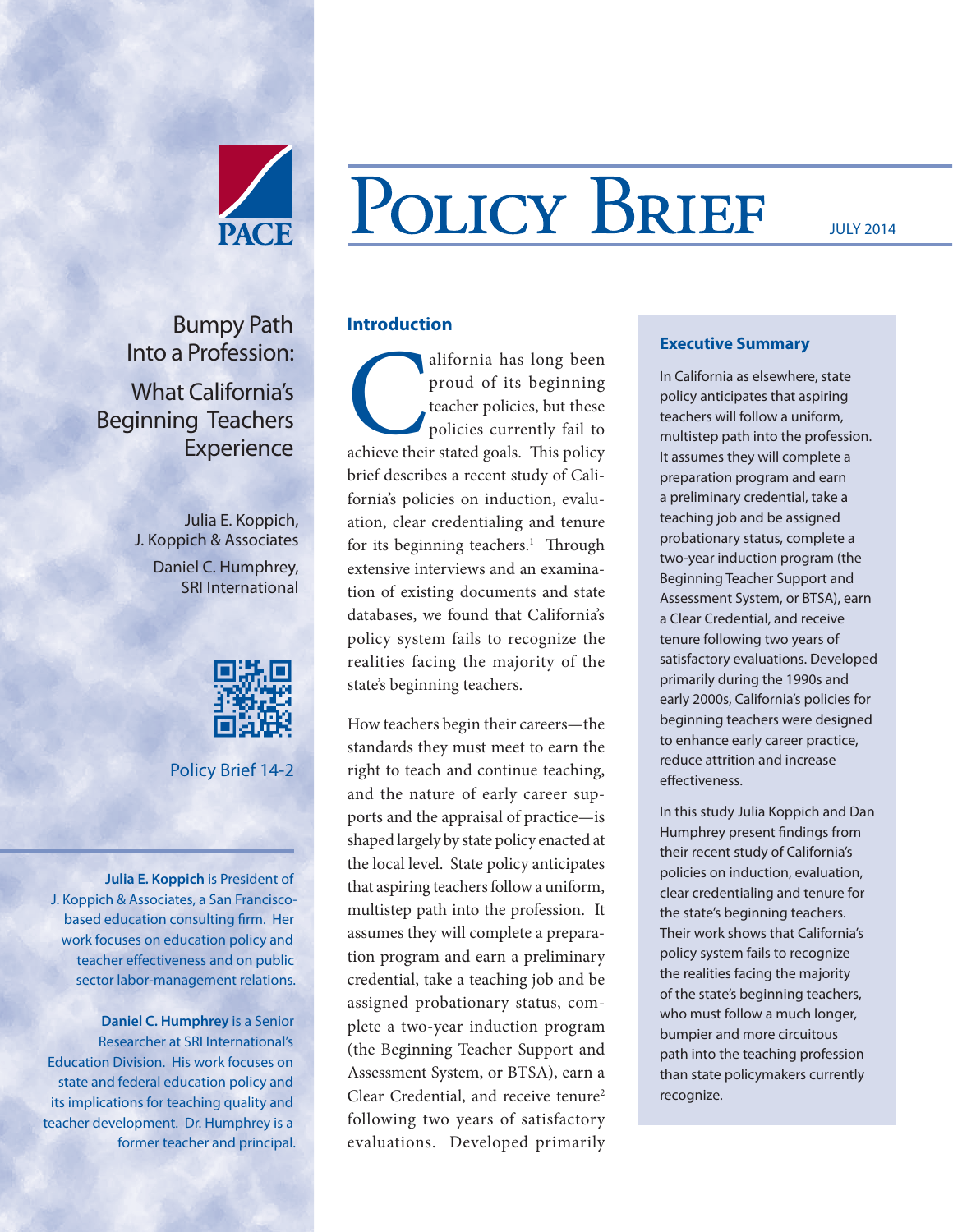

during the 1990s and early 2000s, California's policies for beginning teachers were designed to enhance early career practice, reduce attrition and increase effectiveness.

We begin with a summary description of our study methods and then describe the origins and challenges of each early career policy—induction, evaluation, clear credentialing and tenure. Next, we examine a largely ignored reality of beginning teaching in California—temporary status—and how the policy system fails to serve this largely neglected portion of beginning teachers. Finally, we present conclusions and recommendations derived from our findings.

## **Gathering the Data**

To begin the study, our research team conducted a detailed review of the relevant state policies, from their historical development and evolution to their current status. We examined the written record, interviewed state education leaders who were involved in crafting the policies, and examined relevant state databases.

To gather on-the-ground data, we conducted eight case studies in a purposefully selected sample of six California school districts, one consortium of districts, and one charter management organization. The study sites represented a diverse range of sizes and geographic, demographic, fiscal, and labor market conditions. We interviewed beginning teachers, BTSA support providers, principals, and district and union officials to gain

an understanding of their experiences with the policies being studied. Additionally, three of the case study sites and their local unions provided access to redacted evaluation files of beginning teachers for deeper review. One district also provided us with redacted BTSA files. We systematically reviewed the contents of each file and used a researcher-developed rubric to record counts of the evaluation results.

# **BTSA and Clear Credentialing**

California made history in 1998 when the state passed legislation that eventually required beginning teachers to participate in two years of induction to earn a Clear Credential, a full license to teach. California's BTSA, designed for teachers in their first two years of teaching, was meant to strengthen the foundation for effective teaching and increase the likelihood that new teachers would remain in the profession.

Each teacher in BTSA works with an experienced teacher, called a support provider, who helps the novice move through specified activities designed to promote professional growth and development. Our results show this BTSA support provider to be a highlight of the program. Teachers and administrators at all study sites voiced strong backing for support providers. As one interviewee noted, "The support provider is key to beginning teachers' experience. New teachers couldn't survive without their support provider." At the same time, our study uncovered a variety of challenges associated with BTSA.

## *Flex Funding and Uneven Implementation*

Until 2008-09 BTSA was funded as a state categorical program. In 2009 the program became part of the state's "flex" funding. Districts could reallocate formerly targeted BTSA dollars as they saw fit. Teachers were still required to complete BTSA to earn a Clear Credential, but districts were no longer obligated to fund it.

The sites in our study dealt in various ways with flexible BTSA funding. Some took steps to ensure the induction program would remain comprehensive and effective. District officials in the rural counties we studied, for example, reported that they maintained consortia of districts to provide a comprehensive BTSA program for their new teachers.

One of the non-rural study sites also created a BTSA consortium with six other local districts and six private schools. The private schools receive BTSA support on a fee-for-service basis and generate added revenue for the lead consortium district.

Other sites in our study chose a different approach to flex funding and made resource allocation decisions that resulted in diminished BTSA programs and reduced services for beginning teachers. Some districts decreased the number of support providers and increased the caseloads of those that remained. This reallocation undermined the most valued part of the programs. One district had a waiting list of probationary teachers trying to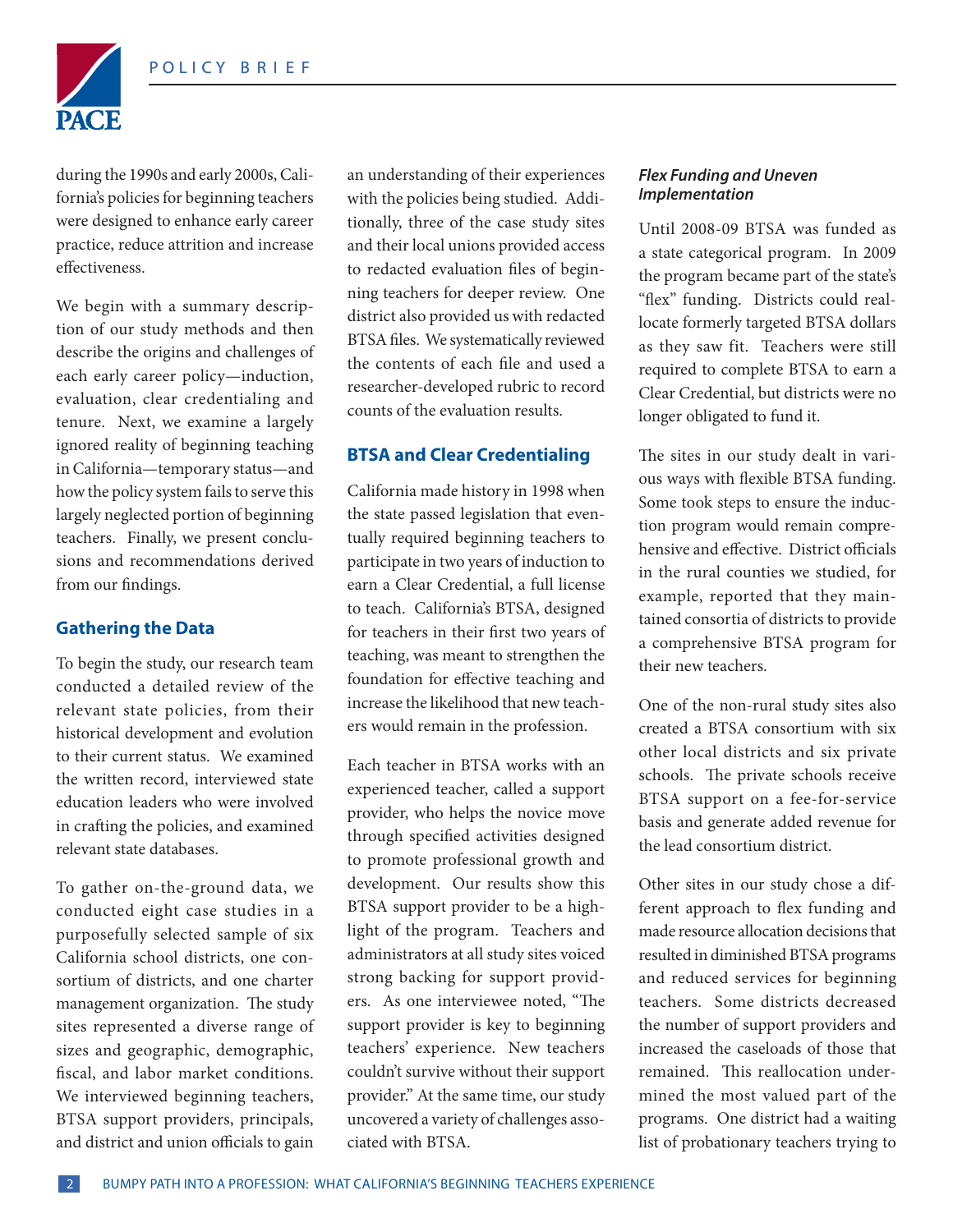gain access to BTSA. Another district all but dismantled its BTSA program and is now trying to build it back using extramural funds. Still other districts completely shut down their BTSA programs and referred their beginning teachers to nearby programs at the county office of education or in neighboring school districts. Some beginning teachers reported that they had to pay for the cost of the program out of their own pockets.

It is not yet clear how the state's new Local Control Funding Formula will impact BTSA funding. What is clear is that, given the choice, some districts will sacrifice providing induction support to beginning teachers for other priorities.

## *Curriculum Duplication and Burdensome Paperwork*

Many beginning teachers we interviewed reported that BTSA curriculum duplicates portions of their recently completed teacher preparation programs. Perhaps this is not surprising. The state's Commission on Teacher Credentialing (CTC) sets the standards for teacher preparation and BTSA. Both programs are structured around the California Standards for the Teaching Profession (CSTPs). But interviews suggest that the repetition inherent in BTSA curriculum presents a dilemma for beginning teachers. They are figuratively running flat out, trying to learn how to navigate a school, manage a classroom and teach their students. Repeating pedagogical ground they recently covered adds to their workload

but not, say many interviewees, to their professional learning.

A number of beginning teachers we interviewed also told us that BTSA paperwork requirements often are burdensome and take time away from their planning and preparation for teaching. Support providers echoed this view. As one said, "Honestly, I feel bad about all the paperwork…. Is it really helping them to be better teachers or is it just adding more stress?"

Some districts in our study have developed "work-arounds" to manage the paperwork load and free up time for beginning teachers to focus on their teaching. In several of them, support providers completed the paperwork for their beginning teachers.

## *Timing Often Out of Sync*

BTSA was intended as a support program for first- and second-year teachers. Sometimes, however, BTSA timing is off. This is perhaps the biggest challenge to an effective BTSA program.

As previously noted, not all first- and second-year teachers have access to BTSA support. At some study sites, teachers classified as temporary—and this can be a significant number of beginning teachers—are ineligible to participate in BTSA. Teachers hired after the state's October 30 "count date" also are not eligible for BTSA until the following year.

The BTSA timing problem is magnified by clear credentialing policy. When BTSA became a requirement for a Clear Credential, the time period

for beginning teachers to complete the required induction program was extended to five years from two. A program intended for the initial years of teaching became a requirement that could be completed over a substantially longer period of time, often after beginning teachers had developed their habits of teaching. Thus, we found that many beginning teachers view BTSA as burdensome and opt to postpone its completion as long as possible.

As a result, some of our study sites viewed BTSA primarily as a hoop for teachers to jump through to earn their Clear Credential. An administrator at one of these sites referred to BTSA as "box checking for a Clear Credential." Our review of BTSA files from one district confirmed that beginning teachers had to complete hundreds of pages of paperwork, much of which appeared to be more about compliance than an opportunity to reflect on teaching practice.

Linking BTSA and clear credentialing has resulted in unintended consequences. In the majority of our study sites, as the time to complete BTSA was lengthened the connection between BTSA and efficacious early career support became more tenuous.

# **Evaluating Beginning Teachers**

California's teacher evaluation framework dates from the 1971 Stull Act. The Act set expectations for teacher evaluations but left the specific evaluation procedures to local districts and their unions. Probationary teachers must be evaluated annually, permanent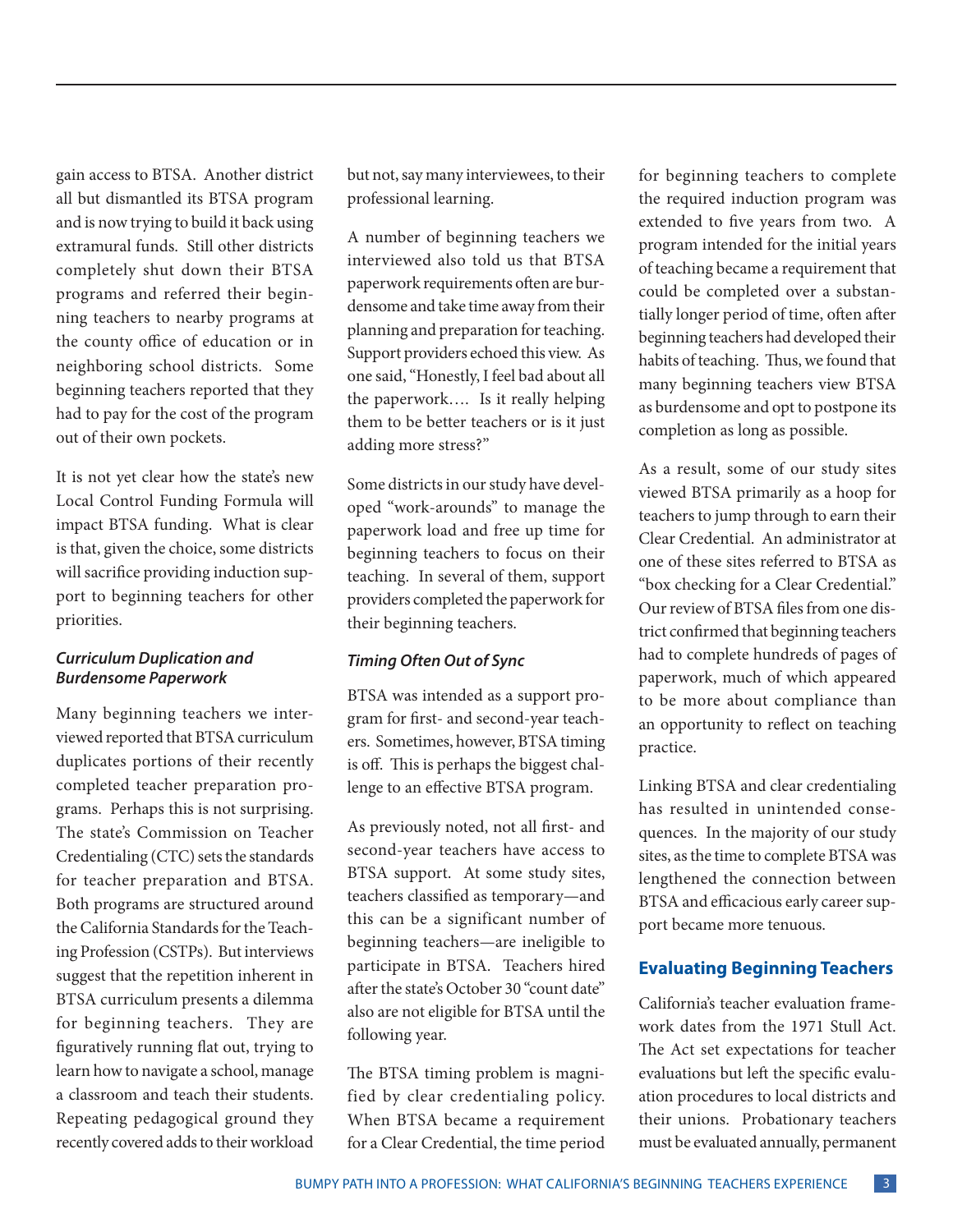

teachers every other year. Those with more than 10 years of successful teaching experience may be evaluated every five years. Most California districts use an evaluation sequence that has not changed in decades: preliminary teacher-evaluator conference, classroom observation, and post-observation conference.

## *Evaluation Systems Unhelpful*

Beginning teachers can benefit from comprehensive evaluations that include multiple cycles of feedback, support, and appraisal. Given that these teachers often have the toughest teaching assignments in the most challenging schools, evaluations designed to improve practice are critical to ensuring beginning teachers serve their students well. Beginning teachers we interviewed said they need help in establishing classroom routines, want ideas for engaging lessons, and need assistance understanding why a lesson worked or did not.3 Yet both beginning teachers and their principals reported that current evaluation systems are largely unhelpful in diagnosing what teachers need or designing support for them.4

Moreover, beginning teachers reported that the quality of their evaluation depends nearly entirely on the skill and commitment of their evaluator, typically the principal. As one beginning teacher said, "It all depends on who you get…. Some administrators are good and others aren't."

Principals reported that they aspire to provide support and conduct thorough

evaluations. The demands of their job, however, often make it impossible to do so. As one elementary school principal told us, "I am it at my school. There's no [Assistant Principal]. I can't be in classrooms enough to get a really good picture of what goes on every day." In addition, our interviews with principals revealed that they have no common understanding of the optimum number of teachers they can effectively evaluate. For example, one principal told us he could easily evaluate more than 20 teachers, while another told us that completing 15 teacher evaluations was too many to guarantee a thorough job.

Thorough evaluation is important, because beginning teachers' evaluations are meant to inform tenure decisions. Administrators reported, however, that most evaluations lack the rigor to serve as an adequate basis for making this critical personnel judgment.

In order more completely to understand the scope and breadth of beginning teachers' evaluations, we examined a selection of evaluation files.5 Our review of the files was both disappointing and confirming.

The files contained little documentation of teacher performance—what the teacher did well or poorly—and almost no guidance about how the teacher could improve. Looking across the 41 files, we found some variation in the quality of the reports, depending on the time and effort the evaluator committed to the task. That variation was as great within districts as it was across districts. As beginning teachers told us, it all depends on the principal.

## *Evaluation Systems Do Not Distinguish Between More and Less Effective Teachers*

Among the evaluation files we examined, the vast majority of beginning teachers—well over 80 percent received all positive ratings. The evaluations of the other 20 percent of beginning teachers identified just one or two aspects of their performance that could be improved. Principals found no beginning teacher whose file we examined to be unsatisfactory or unable to meet performance standards in any areas of the CSTP.

## *Missed Opportunities to Make Evaluation Systems More Effective*

In addition to the formal evaluation sequence, most study districts have a set of practices designed to assess beginning teacher performance. Typically these activities take the form of "walk-throughs," brief, usually unannounced classroom visits by principals that supplement formal evaluation observations.

Another source of credible data on beginning teacher practice resides with BTSA support providers. Currently, BTSA regulations preclude support providers from sharing their knowledge of beginning teachers' practice with principals. This is what is known as the "BTSA firewall." To be sure, blurring the lines between support and evaluation remains the subject of considerable debate. Nevertheless, we found the lines of communication to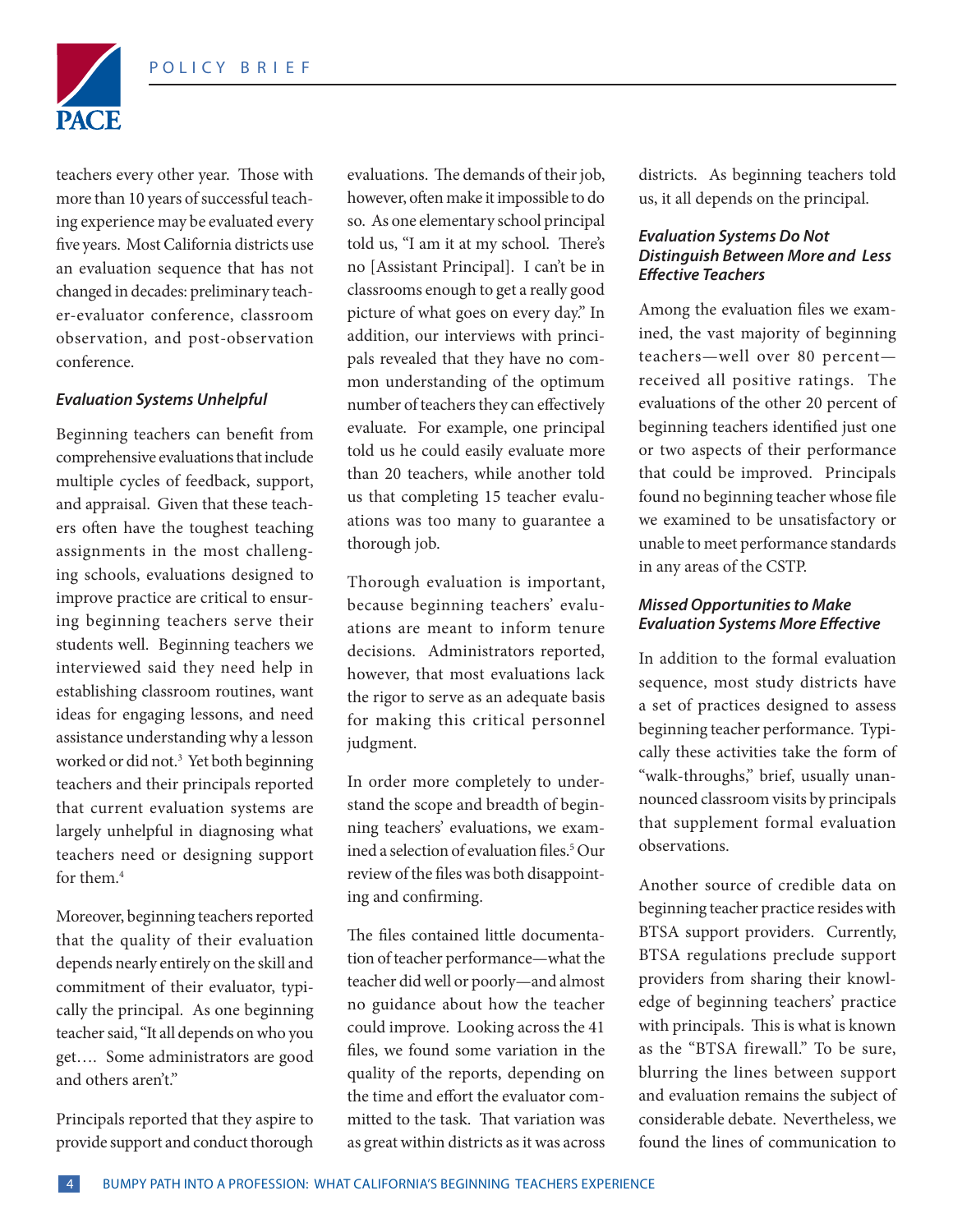be rather porous, especially in cases in which the principal and support provider had established trust and a mutual commitment to improving beginning teacher effectiveness. In these cases, informally meshing support and evaluation appeared to benefit the teachers involved and improve the general professional climate of the school.<sup>6</sup>

Our results strongly suggest that beginning teachers are not well served by the current evaluation system. There was broad agreement among the district leaders, principals and teachers we interviewed that beginning teachers received neither adequate support nor evaluations that advanced their teaching practice.

At the heart of the matter is the way evaluation is defined. In most districts, evaluation practice and intended purposes are not congruent. Despite universal aspirations for an evaluation system that improves teachers' skills and knowledge, beginning teacher evaluation in California is not typically associated with professional supports. In fact, most interviewees reported that evaluation is completely separate from support. As a result, evaluations provide only a rough approximation of beginning teachers' performance and precious little in the way of guidance for improvement.

Some districts are beginning to rethink their teacher evaluation systems. The Chief Academic Officer in one district we studied described that district's vision for a new system:

*[The system] needs to be multidimensional, more aligned to a 360-degree feedback process, with various stakeholders able to provide teachers with thoughts and ideas regarding the impact of their work…. It needs to not be done unto the teacher but done with the teacher. And it needs to be a formative process rather than it being so narrow, [with] multiple data points.*

This vision, however, is not the norm in California.

## **Earning Tenure**

State policy specifies that teachers earn tenure after two years of successful teaching—in other words, two years of at least "satisfactory" ratings on their evaluations. In practice, however, earning tenure often takes much longer.

The two-year tenure clock does not begin to run until a teacher achieves probationary status. That clock can start and stop as beginning teachers serve in temporary status, gain probationary status, are laid off, are rehired in temporary assignments, and then perhaps gain probationary status again. As Table 1 shows, over a recent 10-year period just 31 - 45 percent of California teachers earned tenure by their third year of teaching.

#### *Time to Tenure—Subject to Debate*

How long it should take for a teacher to earn tenure has been a topic of policy debate for years. No clear answer emerged from our study. Some site administrators we interviewed said two years is not enough time to determine if a teacher should be granted tenure. A principal in one district, for example, told us that while some beginning teachers at his school are extremely promising, he would like more time to

**Table 1:** Number and Percent of Third-Year Teachers with Permanent Status (Tenure)

| Year | <b>Number of Third-Year Teachers</b> | <b>Percent of Third-Year Teachers</b> |
|------|--------------------------------------|---------------------------------------|
|      | with Tenure                          | with Tenure                           |
| 1999 | 6,779                                | 33%                                   |
| 2000 | 5,994                                | 31%                                   |
| 2003 | 5,372                                | 32%                                   |
| 2004 | 4,682                                | 34%                                   |
| 2005 | 4,685                                | 34%                                   |
| 2006 | 5,444                                | 38%                                   |
| 2007 | 6,311                                | 43%                                   |
| 2008 | 5,771                                | 42%                                   |
| 2009 | 4,655                                | 42%                                   |
| 2010 | 3,527                                | 45%                                   |

Source: CA Public Schools file [\(http://www.cde.ca.gov/ds/si/ds/pubschls.asp\)](http://www.cde.ca.gov/ds/si/ds/pubschls.asp) and the PAIF files ([http://www.cde.ca.gov/ds/sd/](http://www.cde.ca.gov/ds/sd/df/filesstaffdemo.asp) [df/filesstaffdemo.asp](http://www.cde.ca.gov/ds/sd/df/filesstaffdemo.asp))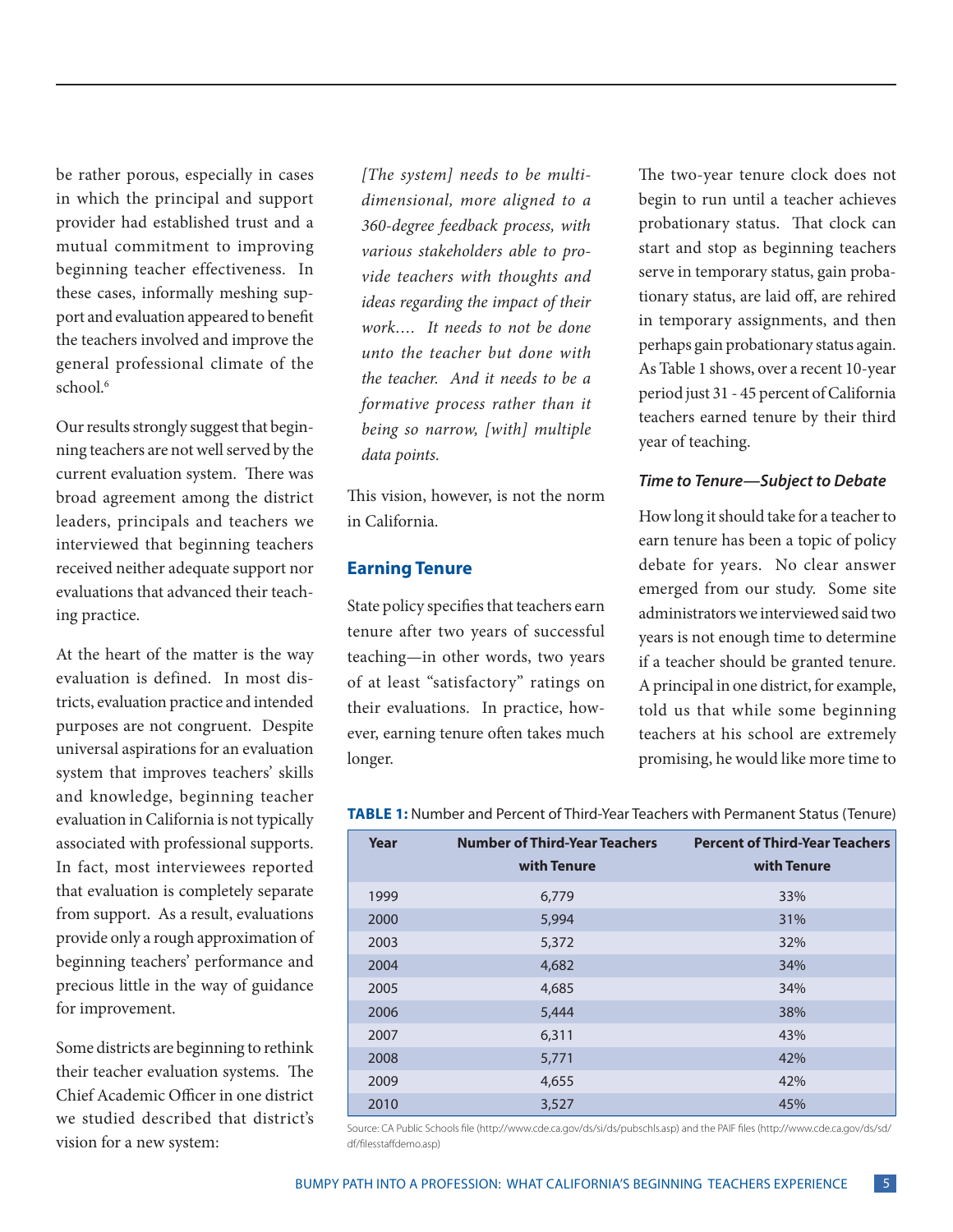

determine if these teachers are likely to continue to be effective in the future.

Other district administrators viewed the state-determined time to tenure as just about right. Administrators in one study district who made it a point to spend time in beginning teachers' classrooms observing practice and offering feedback said they do not believe they would gain much new information if the time to tenure were extended. As one high level administrator said, "If you can't make a determination [about] a teacher in two years, you shouldn't be the person doing it. If you're in the [class]room all the time and you're doing the things you should be doing, you should know in the first year."

When we began this study we believed that tenure was an important issue to beginning teachers. We found that generally this is not true. Beginning teachers we interviewed typically did not understand tenure. Many see no relationship between their evaluation and tenure. Most say they do not understand what information their district uses to make decisions about tenure. More significantly, with careers that shift back and forth between temporary and probationary status, punctuated by layoffs, beginning teachers say that earning tenure is not their most pressing concern.

# **Beginning a Career as a Temporary Teacher**

Under the California Education Code, districts can hire teachers on temporary status to: 1) replace a teacher on leave

of absence (long-term substitutes), 2) fill a position supported by temporary funds, such as grants or non-mandatory categorical funds (temporary teachers), and 3) fill immediate or acute staffing needs (intern or shortterm permit teachers). As we began to interview beginning teachers in the case study sites, we were surprised to find that nearly all of them had been on temporary status at some point during their careers and many had served (or still were serving) in temporary status several years into their employment.

Initially we thought that using temporary teachers was a predictable response to the fiscal crisis that had resulted in \$20 billion in cuts to schools between 2007 and 2011. Because temporary teachers do not have the same re-employment rights as probationary and tenured teachers, using temporary teachers seemed to be a prudent method for districts to manage declining resources.

We discovered, however, that the temporary teacher phenomenon is neither recent nor solely a result of the fiscal downturn. California districts have a long history of hiring teachers on temporary status. As Table 2 displays, nearly one-quarter of first- through third-year teachers have held temporary teacher status since 1999.

## *State Data Underestimate the Number of Beginning Teachers Experiencing Temporary Status*

The numbers in Table 2 may, in fact, understate the temporary teacher issue since the state's database is rife with problems. First, the Education Code notwithstanding, the numbers districts report to the state are not based on a uniform definition of what constitutes a temporary teacher. Case study districts used varying criteria for assigning teachers to temporary status. Thus, the numbers in the state's database reflect different definitions of what constitutes a temporary teacher.

**Table 2:** Number and Percent of First- Through Third-Year Teachers on Temporary or Long-term Substitute Status

| Year | <b>Number of Teachers on Temporary</b><br>or Long-Term Substitute Status | <b>Percent of Teachers on Temporary</b><br>or Long-Term Substitute Status |
|------|--------------------------------------------------------------------------|---------------------------------------------------------------------------|
| 1999 | 14,666                                                                   | 23%                                                                       |
| 2000 | 14,582                                                                   | 24%                                                                       |
| 2003 | 8,950                                                                    | 19%                                                                       |
| 2004 | 9,159                                                                    | 20%                                                                       |
| 2005 | 10,318                                                                   | 22%                                                                       |
| 2006 | 9,893                                                                    | 21%                                                                       |
| 2007 | 10,160                                                                   | 22%                                                                       |
| 2008 | 8,913                                                                    | 23%                                                                       |
| 2009 | 5,046                                                                    | 21%                                                                       |
| 2010 | 4,582                                                                    | 24%                                                                       |

Source: CA Public Schools file [\(http://www.cde.ca.gov/ds/si/ds/pubschls.asp\)](http://www.cde.ca.gov/ds/si/ds/pubschls.asp) and the PAIF files ([http://www.cde.ca.gov/ds/sd/](http://www.cde.ca.gov/ds/sd/df/filesstaffdemo.asp) [df/filesstaffdemo.asp](http://www.cde.ca.gov/ds/sd/df/filesstaffdemo.asp))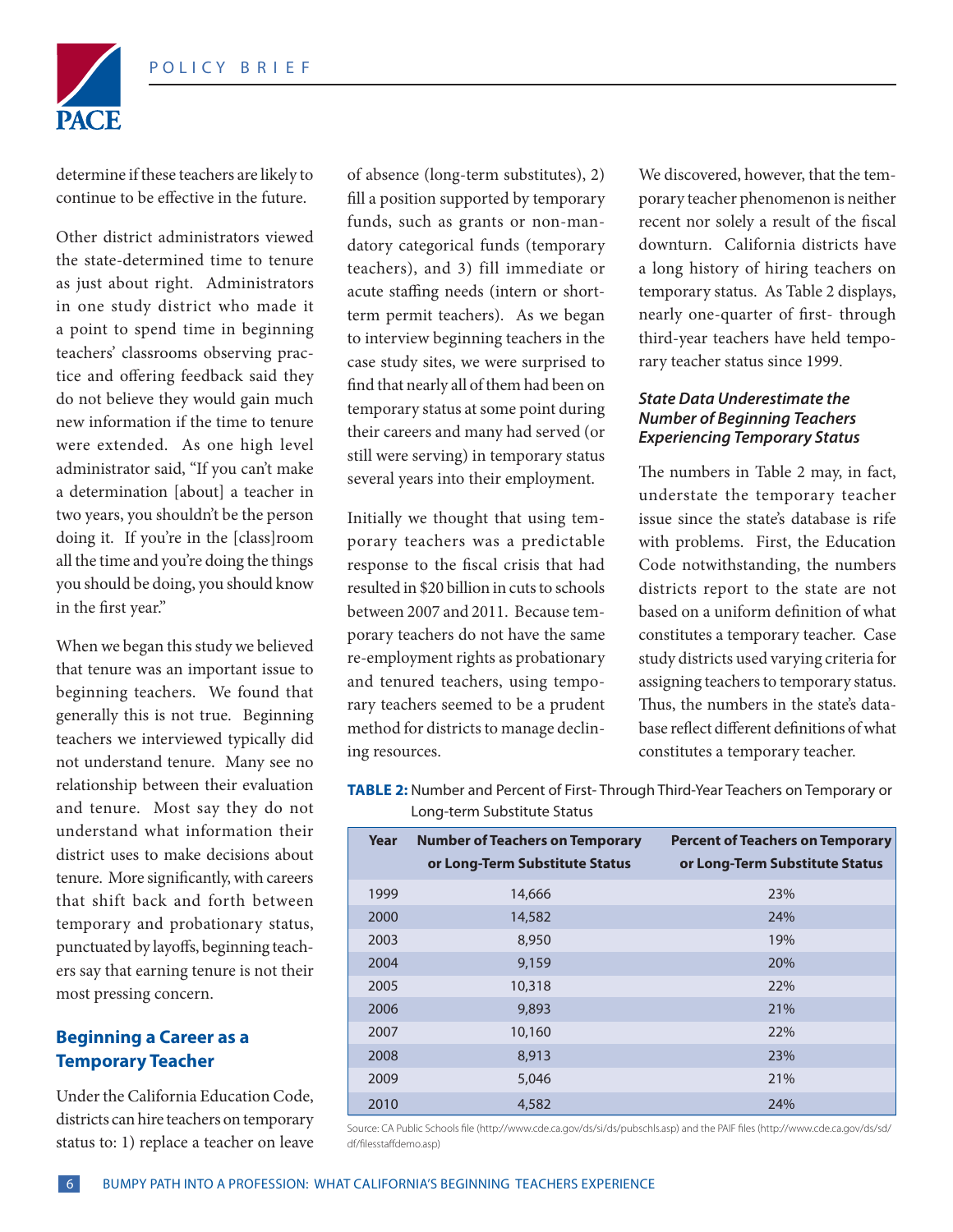Second, the state merges temporary teachers and long-term substitutes into a single category for reporting purposes, although these are quite different categories of teachers. Third, the state counts the number of temporary teachers only once during the school year (typically October 30) even though they are hired throughout the year.

The state's problem-laden databases seem not to provide a sufficiently clear or accurate picture of the temporary teacher problem we encountered in the study districts. State policymakers we interviewed for this study were unaware of the number of teachers on temporary status or the length of time they serve in this employment limbo.

## *Prolonging Temporary Status*

Typically, beginning teachers in our sample reported that they were hired as temporary teachers, advanced to probation, then were laid off and rehired in temporary status. In one of our rural case study sites, nearly half the beginning teachers were hired as temporary in the year we interviewed. The district told us that this hiring practice enables it to maintain flexibility in the face of enrollment and funding uncertainty. But what does it mean for beginning teachers?

One teacher we interviewed was hired as a long-term substitute at the high school in his first year, became a temporary teacher in the middle school his second year, and was reassigned to the high school as a part-time temporary teacher his third year. Sometimes a teacher in this district is given a "combination appointment" that blends temporary and probationary status. A teacher we interviewed, for example, was hired as an 80 percent time probationary teacher his first year then rehired his second year as 60 percent probationary and 40 percent temporary.

For teachers who face unpredictable status from year to year (and we found many of them), the early years of teaching include a perpetual job search and the insecurity of not being a full member of their school communities.

## *Often No Support or Evaluation*

Despite the best intentions of the policymakers who crafted BTSA, many beginning teachers receive little or no support to improve their practice and are not evaluated. In some case study sites, temporary teachers were deemed eligible for induction support through the state's BTSA program; in others they were not. In all districts, teachers hired after the start of the school year, as is the case for many temporary teachers, were not allowed to participate in BTSA. In addition, state law does not require that temporary teachers be evaluated. In some case study sites, temporary teachers were evaluated regularly; in others they never were. Thus, many beginning teachers serve for several years in positions with complete teaching loads and all the responsibilities of full-time teachers without being supported in their work or having their performance appraised.

# **Conclusion and Recommendations**

State policymakers put in place what is in theory a coordinated system designed to provide a structured and graduated pathway to teaching: preliminary credential, probationary appointment, required two-year support and induction, annual evaluation, and tenure and clear credential. Our study revealed a consistent theme, however. Many of California's beginning teachers must travel a bumpy path as they make their way through the early years of their careers. While this bumpy path is partly a result of district-level practices, the policy system currently in place fails too many beginning teachers.

Many teachers are hired on temporary status, remain temporary for several years, and are neither supported nor evaluated. Probation, once achieved, can be short-lived or interrupted. BTSA induction, designed for teachers in their first two years of teaching, is often unavailable or not a good match with beginning teachers' needs. Linking BTSA to clear credentialing lengthens the time beginning teachers have to complete induction but also can dilute the power of the program.

Often, the two-year path to tenure is longer and much more circuitous than state policy anticipates. Evaluation, arguably the weakest link in this rather incoherent policy chain as it typically plays out in practice, is commonly unrelated to support and is insufficiently rigorous to use for career advancement decisions such as tenure.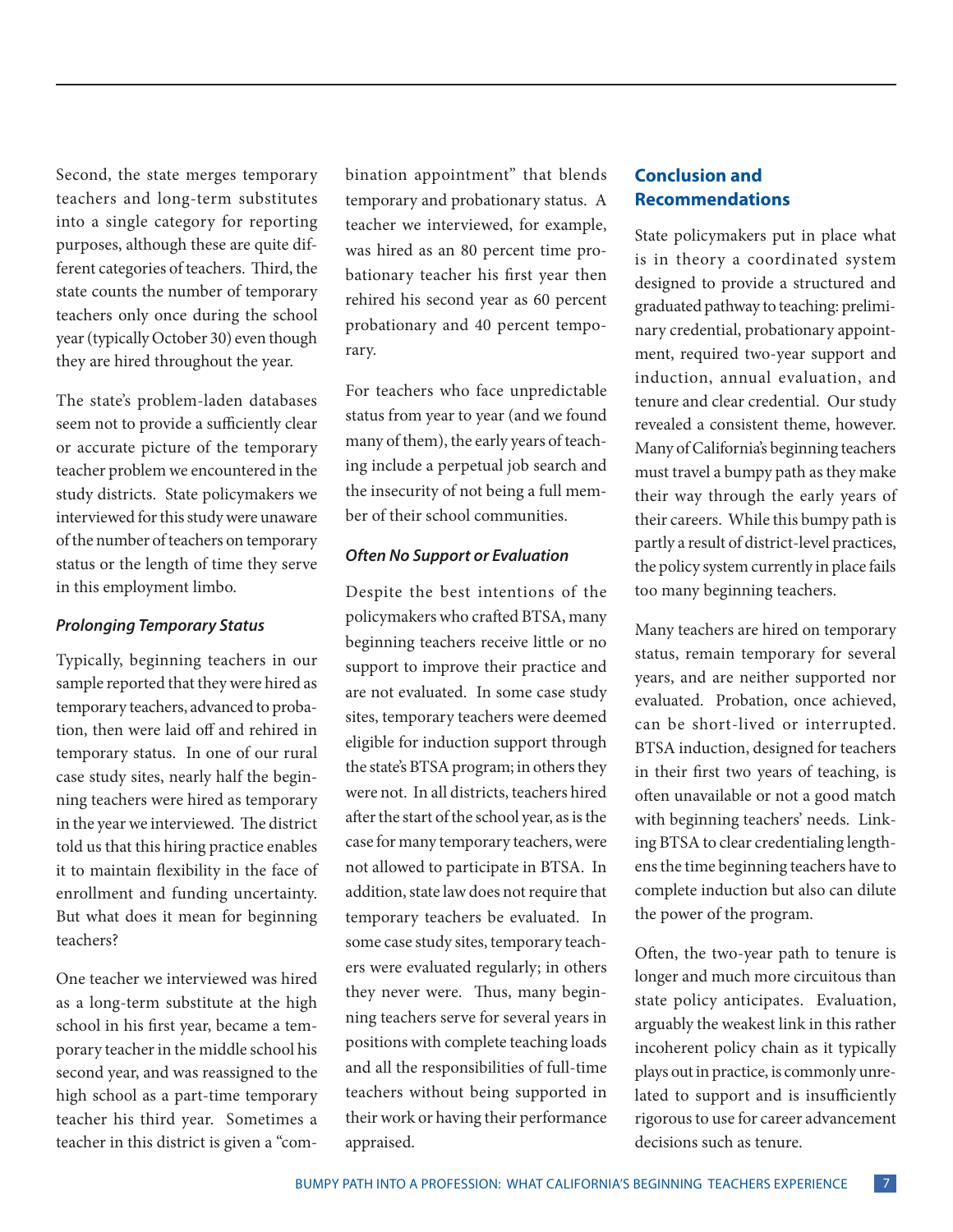

We cannot know how many good teachers California has lost as a result of its incoherent and inconsistent beginning teacher policies. Suffice it to say, pursuing a teaching career in California requires substantial persistence and more than a little good luck.

What actions might the state take to further the goals of improving effectiveness and retaining successful beginning teachers in California's classrooms? We offer a modest set of recommendations for state policymakers to consider.

## *BTSA and Clear Credentialing*

BTSA remains a highly regarded model for new teacher induction. California should continue to require that beginning teachers receive systematic support and acknowledge that such support is most useful in the first two years of teaching. The state should:

- Allow districts and consortia to tailor induction support to the needs of their beginning teachers;
- Give districts and their local unions the option of developing induction programs that eliminate the firewall between support and evaluation;
- Make sure that beginning teachers receive induction support in their first two years, in part by decoupling BTSA and clear credentialing requirements.

## *Evaluation*

Teacher evaluation is under scrutiny everywhere and under revision in most states. Many states have developed

teacher evaluation systems that include multiple measures of performance, including observations by more than one observer, requirements for portfolios of lesson plans and student work, state and locally developed measures of student achievement, student and parent surveys, and other local sources of information. California should:

- • Rethink the purpose of evaluation so that it focuses more squarely on support and improvement;
- Require that all teachers, regardless of employment status, be evaluated;
- Support local experiments in educator evaluation systems, including peer review for beginning teachers.

## *Temporary Teachers*

California has long relied on temporary teachers to fill the gaps in the teacher workforce without attending to the need to support and evaluate them. The state should:

- • Require districts to keep, and submit to the state, accurate counts of the number of temporary teachers.
- Include temporary teachers among those who must be supported and evaluated.

## *Financial Implications*

While not all of these recommendations require new resources, some do. The introduction of the Local Control Funding Formula should provide some districts with the resources they need to make these changes. Regardless, the cost of not doing anything will only impede California's efforts to improve teacher quality and effectiveness. Just as important as new investments in improving teaching, however, is the need for state policymakers and district leadership to treat induction, evaluation, clear credentialing, and tenure as closely linked components of a system. Rather than operating as if each component is distinct and disconnected, the components should dovetail and complement each other to support and improve beginning teachers' practice.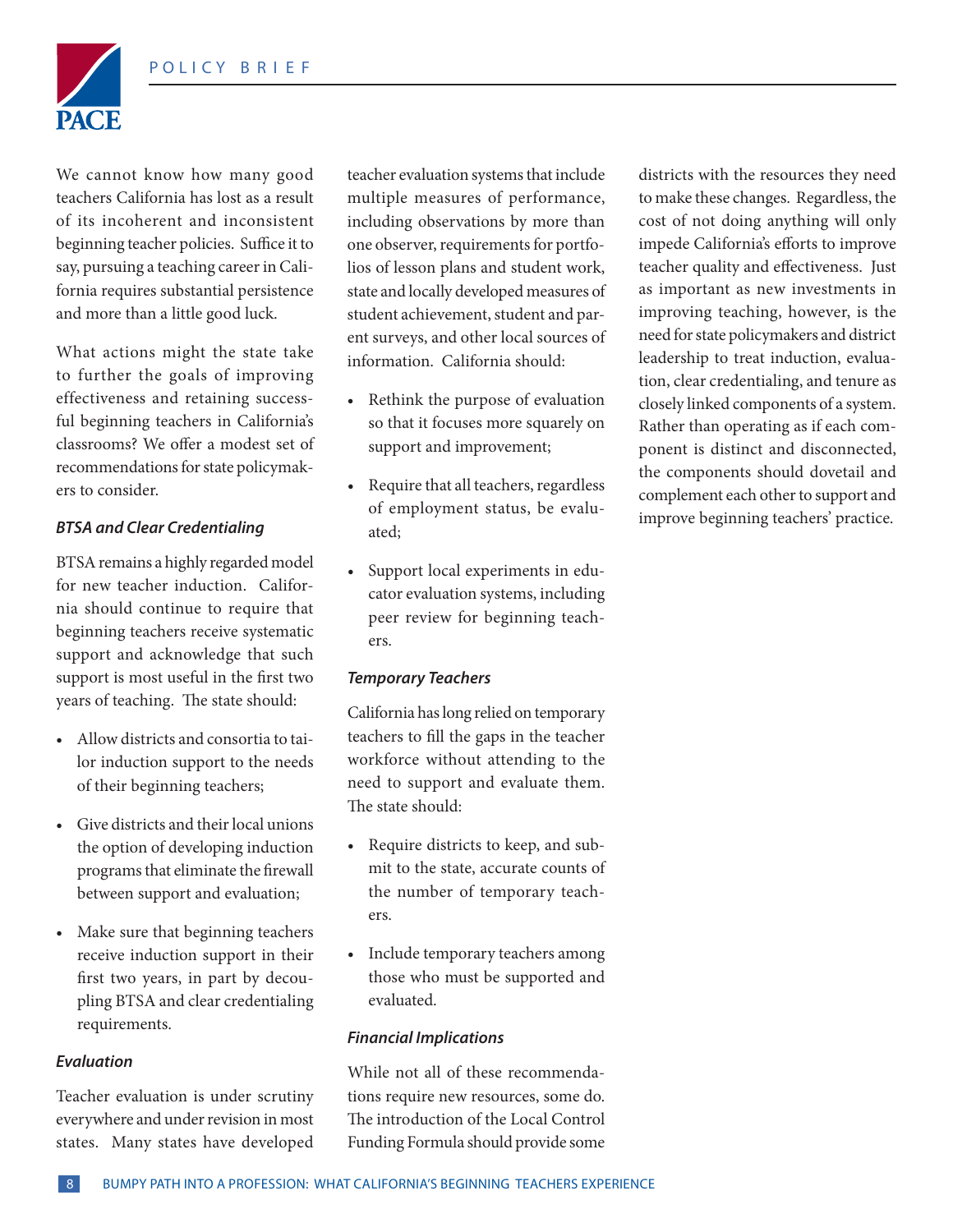## **Endnotes**

- 1 "California's Beginning Teachers: The Bumpy Path to a Profession" found at [http://www.sri.com/](http://www.sri.com/work/publications/california-beginning-teachers-bumpy-path-profession) [work/publications/california-beginning-teachers](http://www.sri.com/work/publications/california-beginning-teachers-bumpy-path-profession)[bumpy-path-profession.](http://www.sri.com/work/publications/california-beginning-teachers-bumpy-path-profession) The study was conducted from 2012-13 by SRI International, J. Koppich & Associates, and Inverness Research.
- 2 The California Education Code uses the term "permanence," not tenure. Tenure is the more commonly used word.
- 3 http://www.newteachercenter.org/blog/5-keytakeaways-supporting-and-evaluating-teachersnew-ntc-guide-il-leaders
- 4 Whether a beginning teacher is evaluated at all depends on employment status. State law does not require that temporary teachers be evaluated.
- 5 We examined 41 redacted files from three of the study districts. Both the district and the local union agreed to the review, and a representative of each redacted the files.
- 6 We previously conducted a study of peer review programs in California. That study found that teachers can successfully serve as both support providers and evaluators, enriching efforts to improve professional practice and increasing the rigor of evaluation in the process. For more information, see Humphrey, D., Koppich, J., Bland, J., & Bosetti, K. (2011). "Peer Review: Getting Serious About Teacher Support and Evaluation," Menlo Park: SRI International.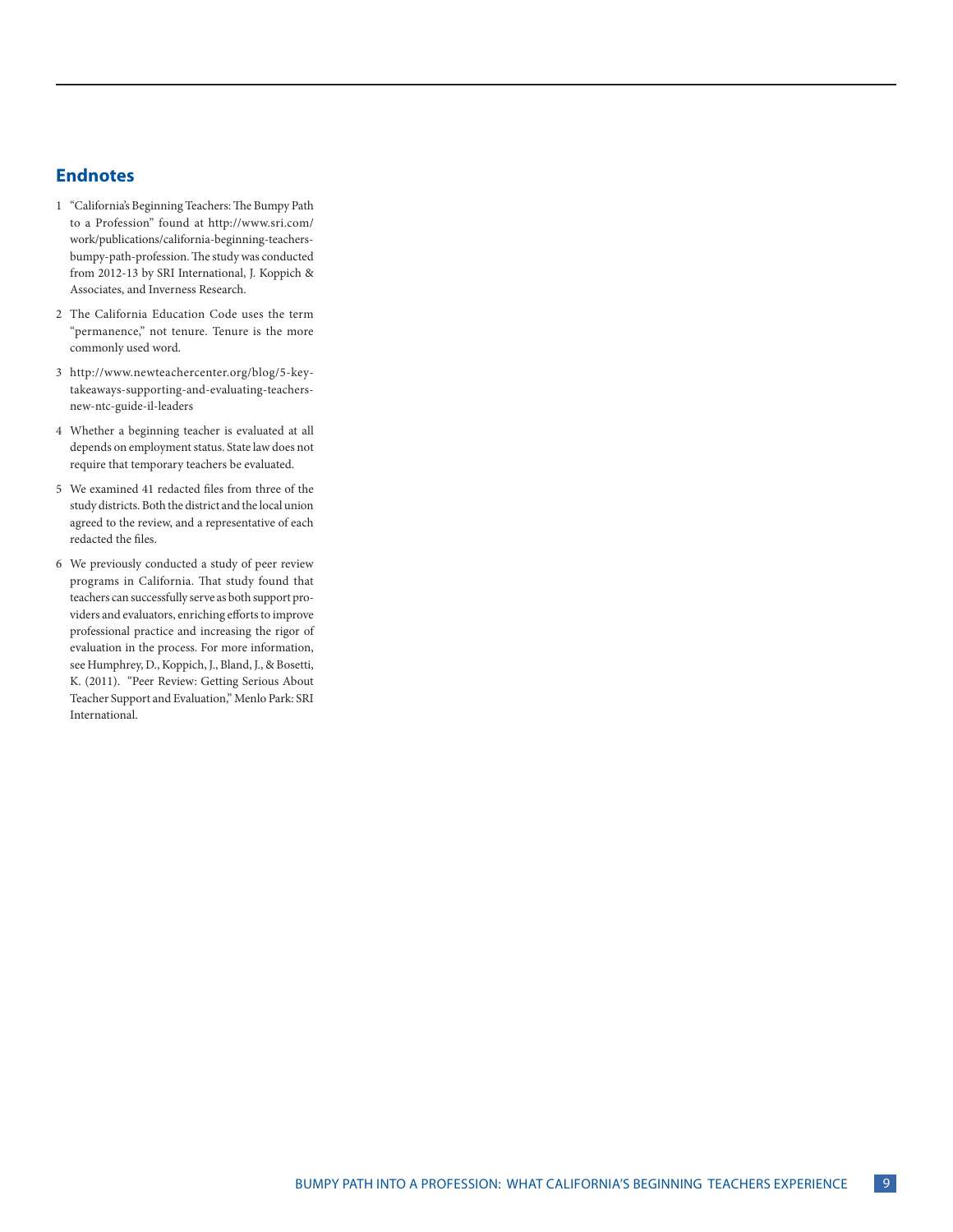